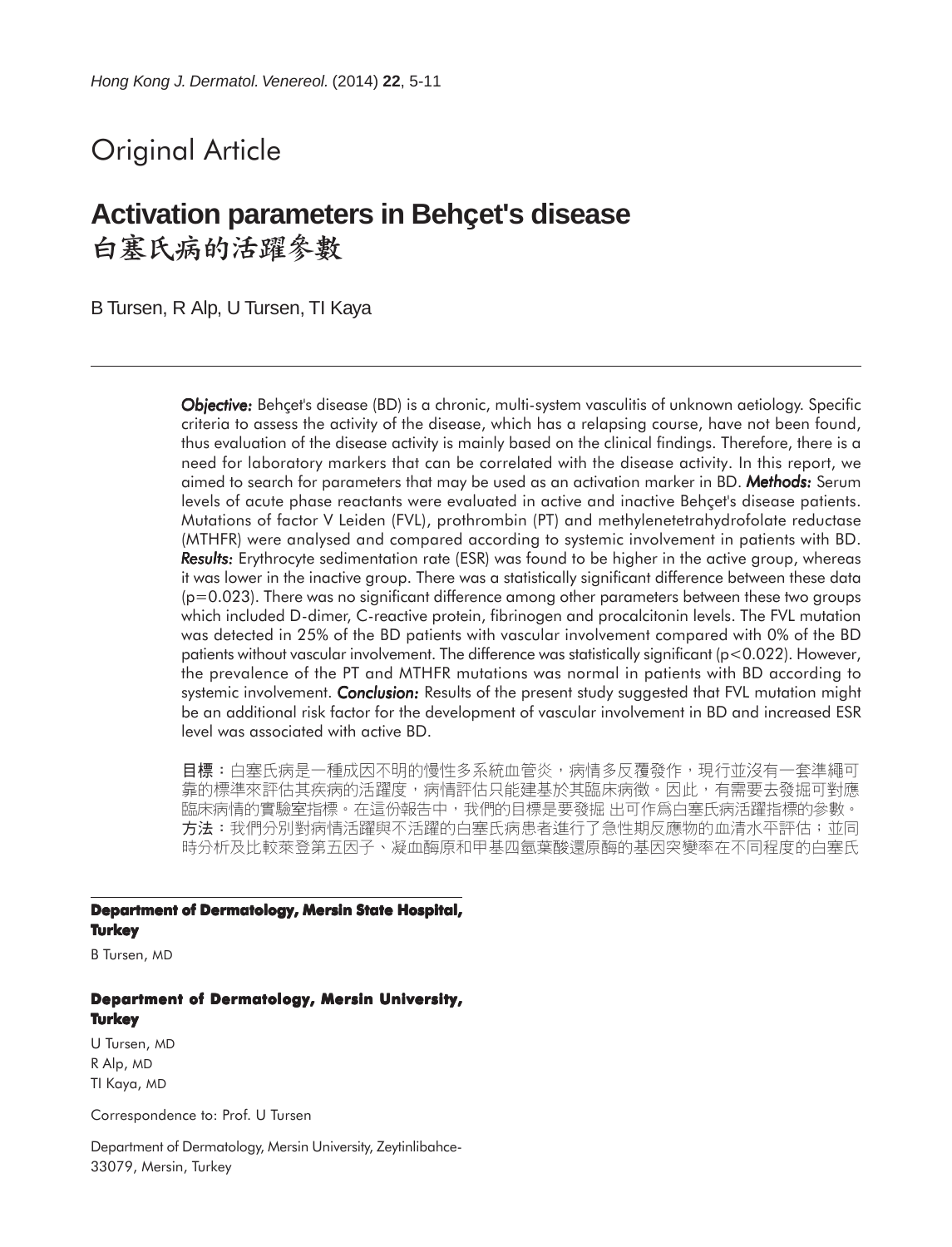#### 6 B Tursen et al

病全身受累患者間的異同。結果:紅細胞沉降率在白塞氏病活躍群組較病情不活躍群組爲高,其 數據在統計學上有顯著的差異 (p=0.023) 。在以上兩群組間,其他的研究參數包括D-二聚體、 C- 反應蛋白、纖維蛋白原及降鈣素原的血清水平則未發現有顯著差異。另外,在百分之二十五有 血管受累的白塞氏病患者被發現帶有萊登第五因子基因的突變,無血管受累群組中則沒有發現, 兩組的差異在統計學上是顯著的 (p<0.022) · 此外, 凝血酶原和甲基四氫葉酸還原酶的基因突 變盛行率在對比白塞氏病全身受累不同程度的患者間則沒有分別。總結:本研究結果顯示萊登第 五因子基因突變可能是白塞氏病血管受累的新發現風險因素,另外紅細胞沉降率水平的增加亦與 白塞氏病的病情活躍度有關聯。

**Keywords:** Activation, Behçet's disease, parameters

關鍵詞:活躍,白塞氏病,參數

## **Introduction**

Behçet's disease (BD) is a rare inflammatory, lifelong disorder of unknown cause, characterised by recurrent oral and genital ulcerations and skin lesions.<sup>1</sup> It is a multi-system disease that may present with cutaneous, articular, neurological, intestinal, pulmonary, urogenital or vascular manifestations. Vascular injury and autoimmune responses are characteristics of BD.2 Evaluation of the disease activity in BD is still a major problem. A number of clinical and laboratory variables have been studied in these patients and some of them have been found to be well-correlated with the disease activity.<sup>3</sup>

In this study, we evaluated the possible relationship of acute phase reactants including erythrocyte sedimentation rate (ESR), C-reactive protein (CRP), fibrinogen, D-dimer and procalcitonin in patients with active and inactive BD, and we analysed mutations including factor V Leiden (FVL), prothrombin (PT), methylenetetrahydrofolate reductase (MTHFR)-A, MTHFR-C according to systemic involvement in patients with BD.

### **Material and Methods**

#### *Patients*

We studied 47 patients with BD (23 males, 24 females). All patients fulfilled the criteria for diagnosis of BD according to the International Study Group for BD.4 All procedures followed the tenets of the Declaration of Helsinki. All patients underwent a complete ophthalmological and systemic examination in order to define the ophthalmic and systemic involvement, and disease activity. Active and inactive periods of Behçet's patients were clinically determined. Serum samples were drawn during clinically active (active BD; one or more clinical manifestations present; 12 patients with BD) and inactive disease (inactive BD; no clinical sign present; 35 patients with BD). At the time of clinical assessment, patients were included in the active group if they had at least one of the following clinical findings: oral ulcers, genital ulceration, active uveitis, recent arthritis, papulopustular or pseudo-follicular cutaneous lesions, and neurological involvement. None of the patients recevied corticosteroid or immunosuppressive therapy during the study period and all of them recevied colchicine therapy. Written informed consent was obtained from all participants.

#### *Methods*

Erythrocyte sedimentation rate was determined according to the Westergren method using anticoagulant-containing whole blood. Venous blood was collected in vacutainers without additive, allowed to clot for 30 minutes at room temperature and centrifuged at 3000 g for five minutes to obtain the serum. Serum aliquots were stored at  $-80^{\circ}$ C until biochemical analysis. Haemolysed samples were excluded. Serum CRP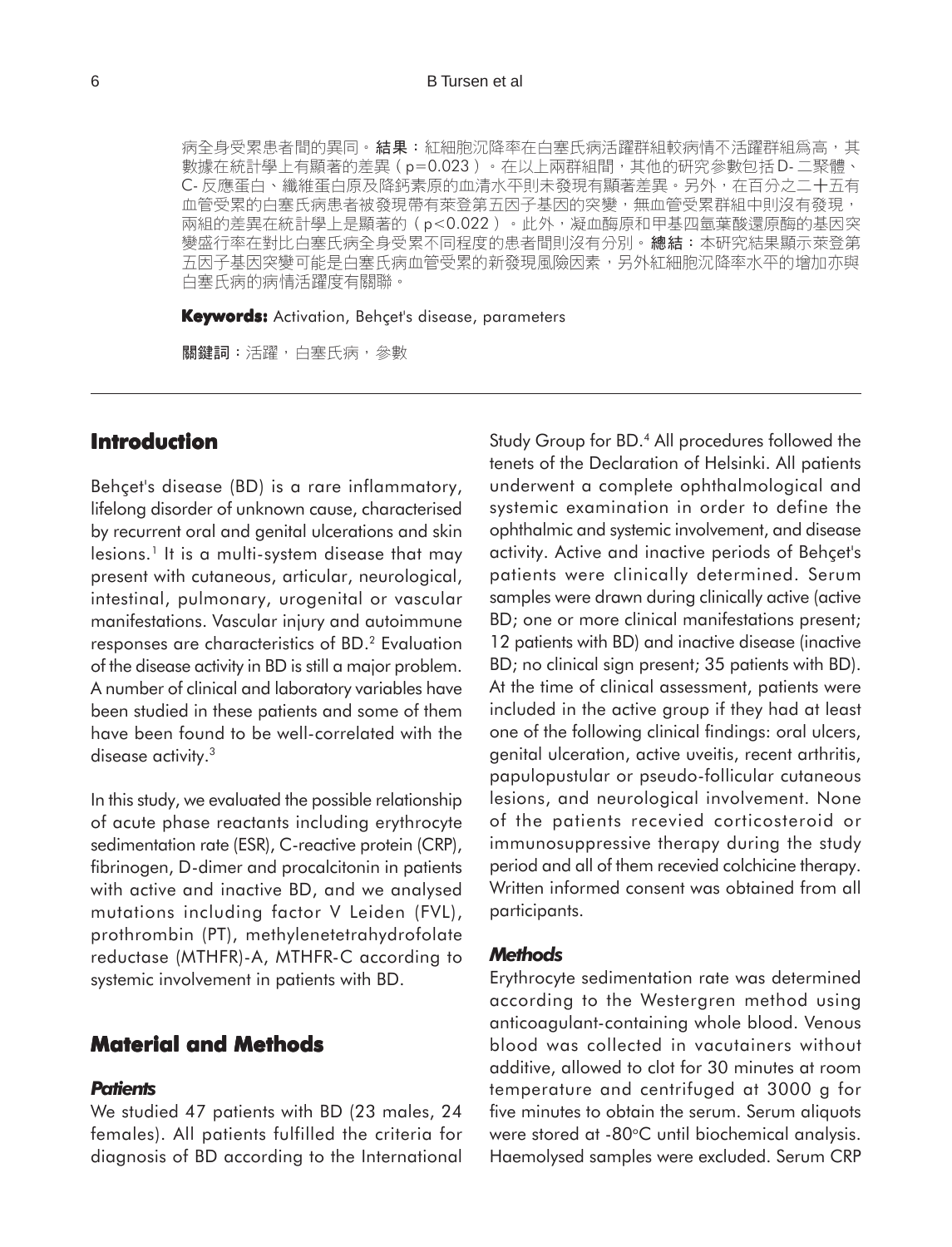levels were determined by the nephelometric method (Beckman Array 360 Protein System, Beckman Coulter, Fullerton, California, USA). Fibrinogen levels were determined using highsensitivity standard reagent IL (Instrumentation Laboratory (IL), Milano, Italy). Procalcitonin was measured on a Kryptor system (BRAHMS USA, Annapolis, MD) by a homogenous time-resolved amplified cryptate emission immunometric fluorescent assay. D-dimers (split products of cross-linked fibrin) were measured by micro-plate enzyme immunoassay using the respective monoclonal antibodies (Innogenetics, NW Zwijndrecht, Belgium).

The FVL, PT, MTHFR-A, and MTHFR-C gene mutations were tested by rapid PCR amplification of genomic DNA extracted from the patients' peripheral blood cells. Venous blood samples were collected in plastic tubes containing 0.1 mol/L trisodium citrate. Plasma was separated by centrifugation at 2000 g for 20 minutes at room temperature and stored at -70°C until analysis for activated protein C resistance. The activated protein C resistance of the samples was measured using a Trombolyzer Compact XR automated system (Behnk Electronic, Norderstedt, Germany). Extracted DNA was used for the detection of FVL, PT (G20210A), MTHFR-A, and MTHFR-C mutations (light cycler factor V Leiden mutation detection kit, light cycler prothrombin G20210A mutation detection kit; light cycler MTHFR A1298C mutation detection kit and light cycler MTHFR C677T mutation detection kit, Roche Molecular Biochemicals, Mannheim, Germany). These systems perform rapid polymerase chain reaction (PCR) by melting curve analysis by monitoring the fluorescence.

#### *Statistical analysis*

All statistical analyses were performed using SPSS version 11.5 for Windows computer software (SPSS, Chicago, Ill., USA). The Pearson chisquared and Fisher exact chi-squared tests were used to compare acute phase reactants in active and inactive groups. Gene mutations according to systemic involvement including ocular, vascular and articular were analysed by the Pearson chi-squared and Fisher exact chi-squared tests. P value <0.05 were considered statistically significant.

#### **Results**

The subjects were between 18 to 65 years of age (mean age  $37.6 \pm 12.5$  years). The activity of acute phase reactants is shown in Table 1.

Comparison of the levels of D-dimers, CRP, fibrinogen and procalcitonin in active and inactive groups did not reveal any significant difference (p>0.05). These results are summarised in Table 2. The ESR level was higher in active BD patients (58.3%, 7/12) compared with that in inactive patients (22.9%, 8/35). The statistical analysis showed a significant difference between the active and inactive patient groups (*p*=0.023). The higher ESR level was detected in seven active (53.3%) and eight inactive (46.7%) patients with BD. Normal ESR levels were detected in 27 inactive patients with BD (84.4%) and five active patients with BD (15.6%). Descriptive statistics and *p* values are summarised in Table 2.

**Table 1.** Acute phase reactants in patients with Behçet's disease

| <b>Acute phase reactants</b> | N        | %  |       |
|------------------------------|----------|----|-------|
| D-dimer                      | Normal   | 44 | 93.6  |
|                              | Elevated | 3  | 6.4   |
| ESR                          | Normal   | 32 | 68.1  |
|                              | Elevated | 15 | 31.9  |
| CRP                          | Normal   | 23 | 56.1  |
|                              | Elevated | 18 | 43.9  |
| Fibrinogen                   | Normal   | 33 | 75.0  |
|                              | Elevated | 11 | 25.0  |
| Procalcitonin                | Normal   | 32 | 100.0 |
| Activity                     | Inactive | 35 | 74.5  |
|                              | Active   | 12 | 25.5  |

ESR: Erythrocyte sedimentation rate; CRP: C-reactive protein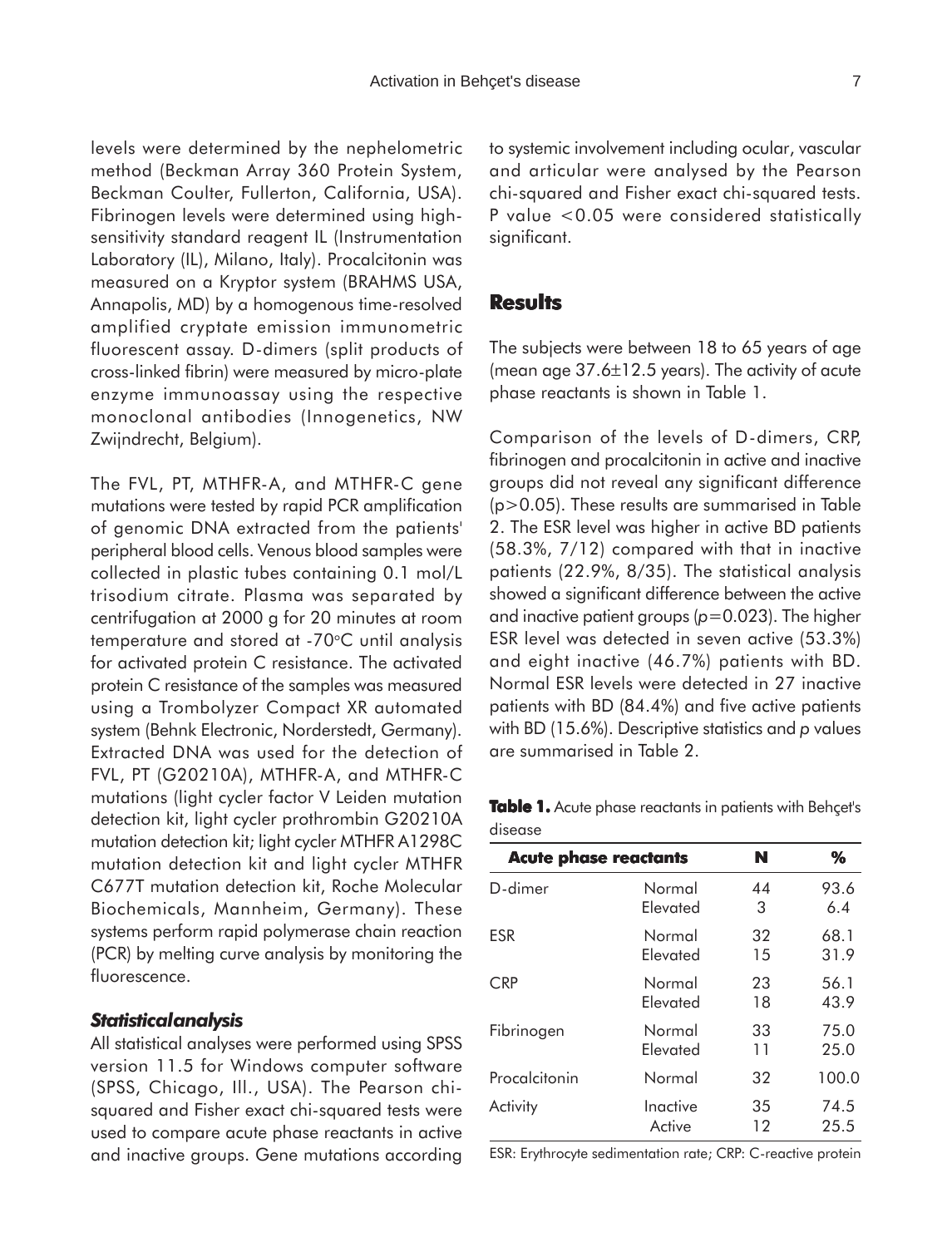|               |          | <b>Inactive BD</b> |       | <b>Active BD</b> |       |         |
|---------------|----------|--------------------|-------|------------------|-------|---------|
|               |          | N                  | %     | N                | %     | p value |
| D-dimer       | Normal   | 34                 | 97.1  | 10               | 83.3  |         |
|               | Elevated |                    | 2.9   | $\overline{2}$   | 16.7  | 0.156   |
| <b>ESR</b>    | Normal   | 27                 | 77.1  | 5                | 41.7  | 0.023   |
|               | Elevated | 8                  | 22.9  | 7                | 58.3  |         |
| <b>CRP</b>    | Normal   | 20                 | 64.5  | 3                | 30.0  | 0.056   |
|               | Elevated | 11                 | 35.5  | 7                | 70.0  |         |
| Fibrinogen    | Normal   | 27                 | 81.8  | 6                | 54.5  | 0.070   |
|               | Elevated | 6                  | 18.2  | 5                | 45.5  |         |
| Procalcitonin | Normal   | 25                 | 100.0 | 7                | 100.0 |         |

**Table 2.** Acute phase reactants according to disease activity

BD: Behçet's disease; ESR: Erythrocyte sedimentation rate; CRP: C-reactive protein

The frequency of gene mutations in patients with BD is described in Table 3. The systemic manifestations including ocular, articular and vascular in each BD patient in relation to the FVL, PT and MTHFR gene mutations are summarised in Tables 4, 5 and 6 respectively. Only the FVL mutation was higher in BD patients with vascular involvement. The difference was statistically significant (p=0.022). The FVL gene mutation was detected in four BD patients (25%) with vascular involvement. No FVL gene mutation was seen in the BD patients without vascular involvement. Comparison of the frequency of PT and MTHFR mutations according to systemic involvement did not show any statistically significant difference  $(p>0.05)$ .

## **Discussion**

Behçet's disease is a multi-systemic disease characterised by oral and genital ulcerations and uveitis, but many additional manifestations of the disease such as neurological, articular and vascular are well known.<sup>1,2</sup> A number of clinical and laboratory variables have been studied in these patients and some of them have been found to be well correlated with disease activity.3 Muftuoglu et al observed that ESR and CRP levels were usually moderately elevated but did not correlate well with disease activity.<sup>5</sup> Valesini et al observed high levels of ESR correlated with eye lesions, hypopyon, erythema nodosum and

**Table 3.** The frequency of gene mutations in patients with Behçet's disease

|                          |                                    | N             | ℅                    |
|--------------------------|------------------------------------|---------------|----------------------|
| PT gene                  | None                               | 36            | 90.0                 |
| mutation                 | Heterozygous                       | 4             | 10.0                 |
| FVL gene<br>mutation     | None<br>Heterozygous<br>Homozygous | 35<br>3<br>1  | 89.7<br>7.7<br>2.6   |
| MTHFR-A gene<br>mutation | None<br>Heterozygous<br>Homozygous | 14<br>21<br>5 | 35.0<br>52.5<br>12.5 |
| MTHFR-C gene<br>mutation | None<br>Heterozygous<br>Homozygous | 13<br>26<br>2 | 31.7<br>63.4<br>4.9  |
| Ocular                   | Absence                            | 25            | 61.0                 |
| involvement              | Presence                           | 16            | 39.0                 |
| Vascular                 | Absence                            | 25            | 61.0                 |
| involvement              | Presence                           | 16            | 39.0                 |
| Articular                | Absence                            | 26            | 63.4                 |
| involvement              | Presence                           | 15            | 36.6                 |

PT: prothrombin; FVL: factor V Leiden; MTHFR: methylenetetrahydrofolate reductase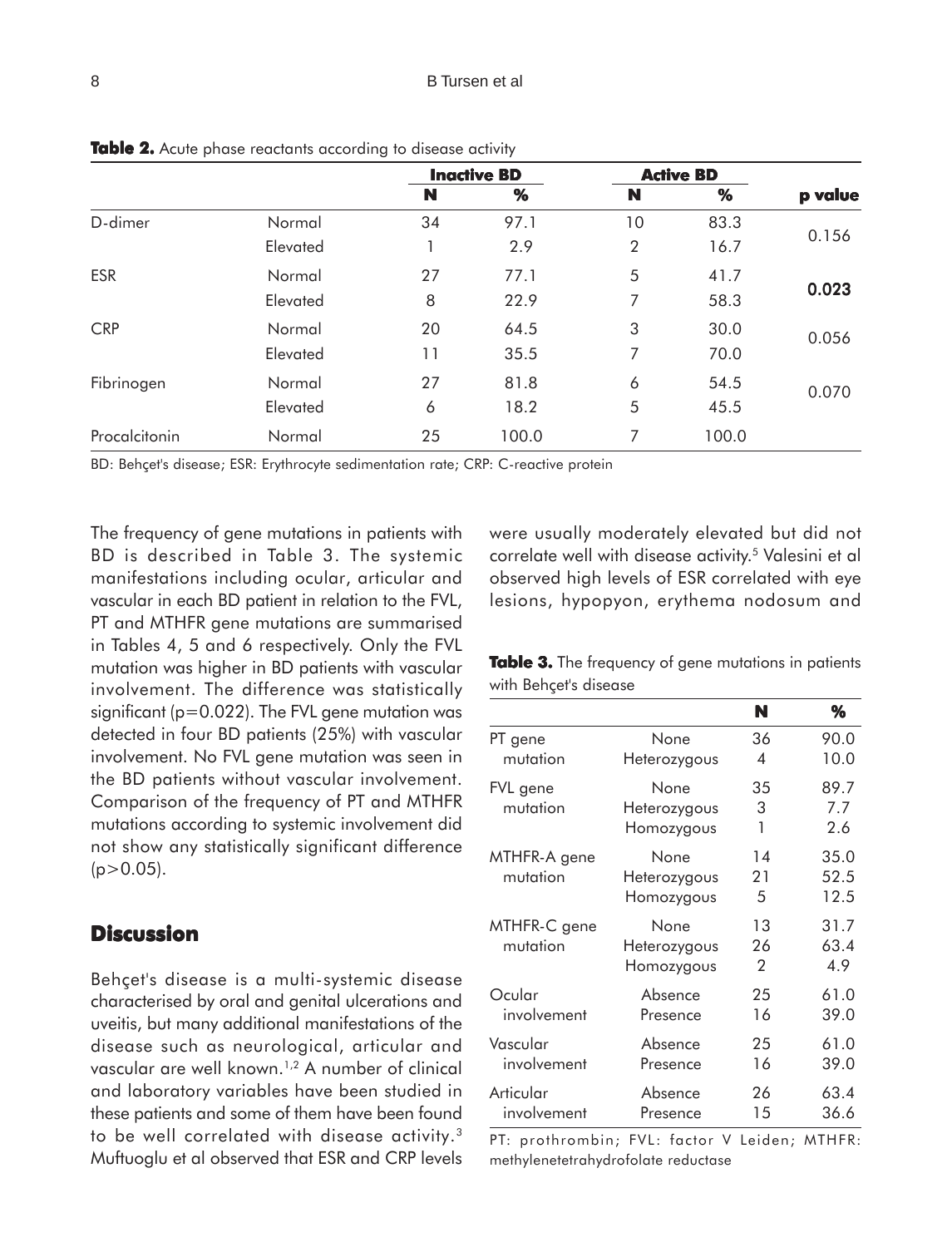|            |          | <b>Ocular involvement</b> |      |                 |      |         |
|------------|----------|---------------------------|------|-----------------|------|---------|
|            |          | <b>Absence</b>            |      | <b>Presence</b> |      |         |
|            |          | N                         | %    | N               | %    | p value |
| PT         | None     | 22                        | 91.7 | 14              | 87.5 |         |
|            | Mutation | $\overline{2}$            | 8.3  | $\overline{2}$  | 12.5 | 0.667   |
| <b>FVL</b> | None     | 21                        | 91.3 | 14              | 87.5 | 0.70    |
|            | Mutation | 2                         | 8.7  | $\overline{2}$  | 12.5 |         |
| MTHFR-A    | None     | 10 <sup>°</sup>           | 40.0 | $\overline{4}$  | 26.7 |         |
|            | Mutation | 15                        | 60.0 | 11              | 73.3 | 0.392   |
| MTHFR-C    | None     | 8                         | 32.0 | 5               | 31.3 |         |
|            | Mutation | 17                        | 68.0 | 11              | 68.8 | 0.96    |

#### **Table 4.** The frequency of gene mutations in patients with ocular Behçet's disease

PT: prothrombin; FVL: factor V Leiden; MTHFR: methylenetetrahydrofolate reductase

#### Table 5. The frequency of gene mutations in patients with angio-Behçet's disease

|            |          | <b>Vascular</b> |       |                 |      |         |
|------------|----------|-----------------|-------|-----------------|------|---------|
|            |          | <b>Absence</b>  |       | <b>Presence</b> |      |         |
|            |          | N               | %     | N               | %    | p value |
| PT         | None     | 21              | 87.5  | 15              | 93.8 |         |
|            | Mutation | 3               | 12.5  |                 | 6.3  | 0.638   |
| <b>FVL</b> | None     | 23              | 100.0 | 12              | 75.0 | 0.022   |
|            | Mutation | $\mathbf 0$     | 0.0   | $\overline{4}$  | 25.0 |         |
| MTHFR-A    | None     | 10 <sup>°</sup> | 40.0  | $\overline{4}$  | 26.7 | 0.392   |
|            | Mutation | 15              | 60.0  | 11              | 73.3 |         |
| MTHFR-C    | None     | 8               | 32.0  | 5               | 31.3 |         |
|            | Mutation | 17              | 68.0  | 11              | 68.8 | 0.96    |

PT: prothrombin; FVL: factor V Leiden; MTHFR: methylenetetrahydrofolate reductase

#### Table 6. The frequency of gene mutations in patients with articular Behçet's disease

|            |          | <b>Articular involvement</b> |      |                 |      |         |
|------------|----------|------------------------------|------|-----------------|------|---------|
|            |          | <b>Absence</b>               |      | <b>Presence</b> |      |         |
|            |          | N                            | %    | N               | $\%$ | p value |
| PT         | None     | 23                           | 92.0 | 13              | 86.7 |         |
|            | Mutation | 2                            | 8.0  | $\overline{2}$  | 13.3 | 0.622   |
| <b>FVL</b> | None     | 21                           | 87.5 | 14              | 93.3 | 0.559   |
|            | Mutation | 3                            | 12.5 |                 | 6.7  |         |
| MTHFR-A    | None     | 8                            | 32.0 | 6               | 40.0 | 0.608   |
|            | Mutation | 17                           | 68.0 | 9               | 60.0 |         |
| MTHFR-C    | None     | 8                            | 30.8 | 5               | 33.3 |         |
|            | Mutation | 18                           | 69.2 | 10              | 66.7 | 0.865   |

PT: prothrombin; FVL: factor V Leiden; MTHFR: methylenetetrahydrofolate reductase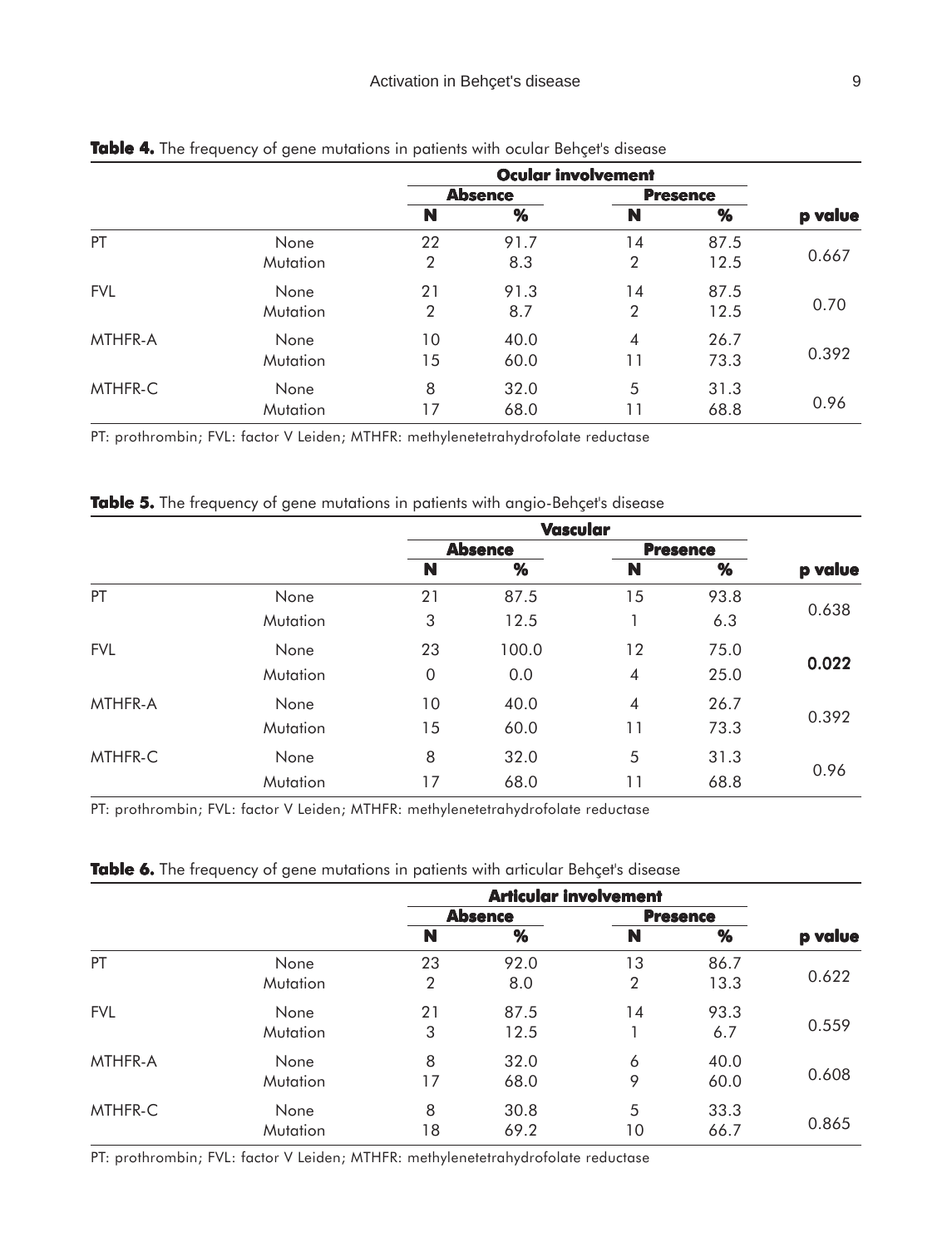the presence of HLA-B51.<sup>6</sup> We found that a higher ESR correlated with the activity of BD. However, we did not find a statistically significant difference between active and inactive BD in the D-dimer, CRP, fibrinogen and procalcitonin levels.

Vascular involvement is found in about 25% of patients with BD.7 In recent years, the prevalence and role of the thromboembolic manifestations have been investigated. Although the precise pathogenic mechanism underlying the thrombotic tendency in BD is not completely understood, some homeostatic abnormalities including endothelial dysfunction, plasma hypercoagulability, and deficiency of several factors involved in the anticoagulation pathway have been shown to induce thrombotic events. A genetic factor V mutation, consisting of substitution of glutamine for arginine at position 506, the FVL, renders it resistant to proteolytic inactivation of activated protein C and thus predisposes the patient to thrombosis. This mutation increases the risk of thromboembolic disease by 5- to 10-fold in the heterozygous state and about 50- to 100-fold in the homozygous state. An association of BD and venous thrombosis with FVL has been suggested in adults.<sup>8</sup> In another study, it was found that among patients with BD who had ocular involvement, the prevalence of FVL was higher.<sup>9</sup> Four of our patients with the FVL mutation had vascular involvement. The prevalence of the FVL mutation in our angio-BD patients was significantly different from that in BD-patients without vascular involvement. We showed that 10.03% of the patients with BD had the FVL gene polymorphism and this mutation was a risk factor for angio-BD.

In some studies, an association between the PT gene mutation and thrombosis in BD has been shown. The G20210A mutation in the 3'-untranslated region of the thrombin gene may contribute to higher PT levels. A consequence of a higher translation efficiency or higher stability of the transcribed mRNA accounts for the high plasma PT levels. It has been observed that the PT G20210A polymorphism is associated with a three- to fourfold increased risk of venous thrombosis.8 We demonstrated a high prevalence of the PT gene mutation in patients with BD. There is considerable variation in the prevalence of this polymorphism in normal populations: it has been reported to range from 0% to 6.5%. We found that 10% of the patients with BD had PT gene polymorphism and this mutation was not a risk factor for systemic involvement. This finding is also consistent with the literature.<sup>10-12</sup>

Recent studies have demonstrated that hyperhomocysteinaemia is a risk factor for deep atherothrombosis and vein thrombosis in the general population. Homocysteine is a sulphur-containing amino acid that is formed by demethylation of methionine, and hyperhomocystinaemia is caused by a combination of inherited and environmental factors. Some research suggests that the enzyme 5,10-MTHFR, which translates homocysteine into methionine by re-methylation, may be one of the main factors that regulates plasma homocysteine levels.10 Homozygosity for the C677T mutation of the MTHFR gene is associated with reduced activity and increased thermo-lability of the enzyme. This mutation is considered to be the most common genetic cause of elevated homocysteine levels. Individuals who are homozygous for the MTHFR C677T mutation often have elevated plasma homocysteine. Further, homozygosity for this mutation has been implicated as a risk factor for venous thrombosis; however, not all studies support this finding.<sup>11</sup> The rates of mutation for the MTHFR A1298C and MTHFR C677T mutation in our patients were 65% and 68.3%, respectively. The distribution of MTHFR genotypes was similar in the active and inacitve groups  $(p>0.05)$ , and analysis showed that MTHFR mutation was not a risk factor for angio-BD. This finding is consistent with the literature.<sup>10,13,14</sup>

Our findings suggest a possible use of ESR level as a marker in discriminating BD patients with active and inactive disease. Also, it suggested that FVL mutation might be an additional risk factor